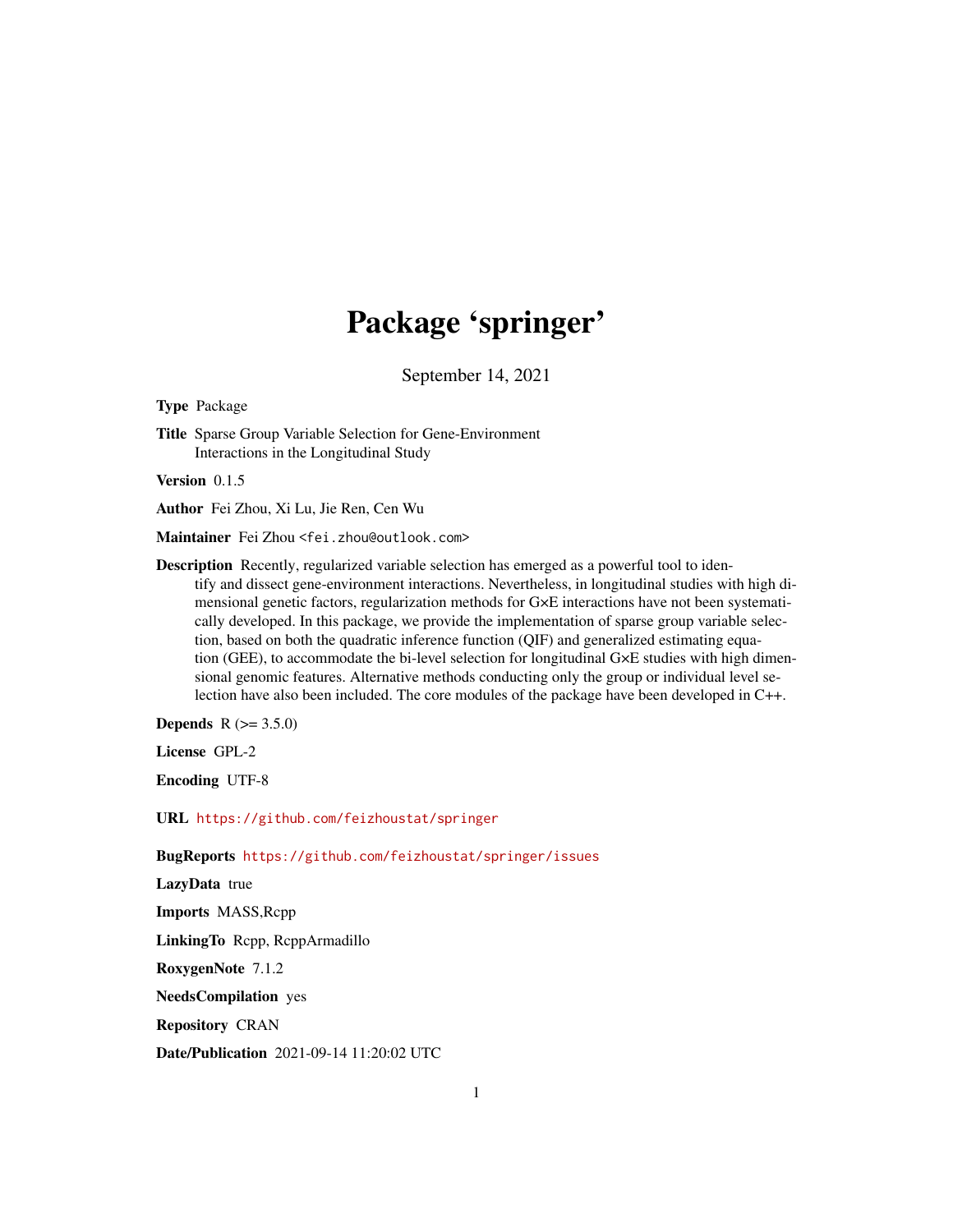### <span id="page-1-0"></span>R topics documented:

springer-package *Sparse Group Variable Selection for Gene-Environment Interactions in the Longitudinal Study*

#### Description

In this package, we provide a set of regularized variable selection methods tailored for longitudinal studies of gene- environment interactions. The proposed method conducts sparse group variable selection by accounting for bi-level sparsity. Specifically, the individual and group level penalties have been simultaneously imposed to identify important main and interaction effects under three working correlation structures (exchangeable , AR-1 and independence), based on either the quadratic inference function (QIF) or generalized estimating equation (GEE). In addition, only the individual or group level selection in the longitudinal setting can also be conducted using springer. In total, springer provides 18 (= $3 \times 3 \times 2$ ) methods. Among them, sparse group variable selection for longitudinal studies have been developed for the first time. Please read the Details below for how to configure the method used.

#### Details

Users can flexibly choose the methods to fit the model by specifying the three arguments in the user interface springer():

| func:      | the framework to obtain the score equation. Two choices are available:<br>"GEE" and "OIF".      |
|------------|-------------------------------------------------------------------------------------------------|
| corr:      | working correlation. Three choices are available:<br>"exchangeable", "AR-1" and "independence". |
| structure: | structural identification. Three choices are available:<br>"bilevel", "group" and "individual". |

The function springer() returns a springer object that contains the estimated coefficients.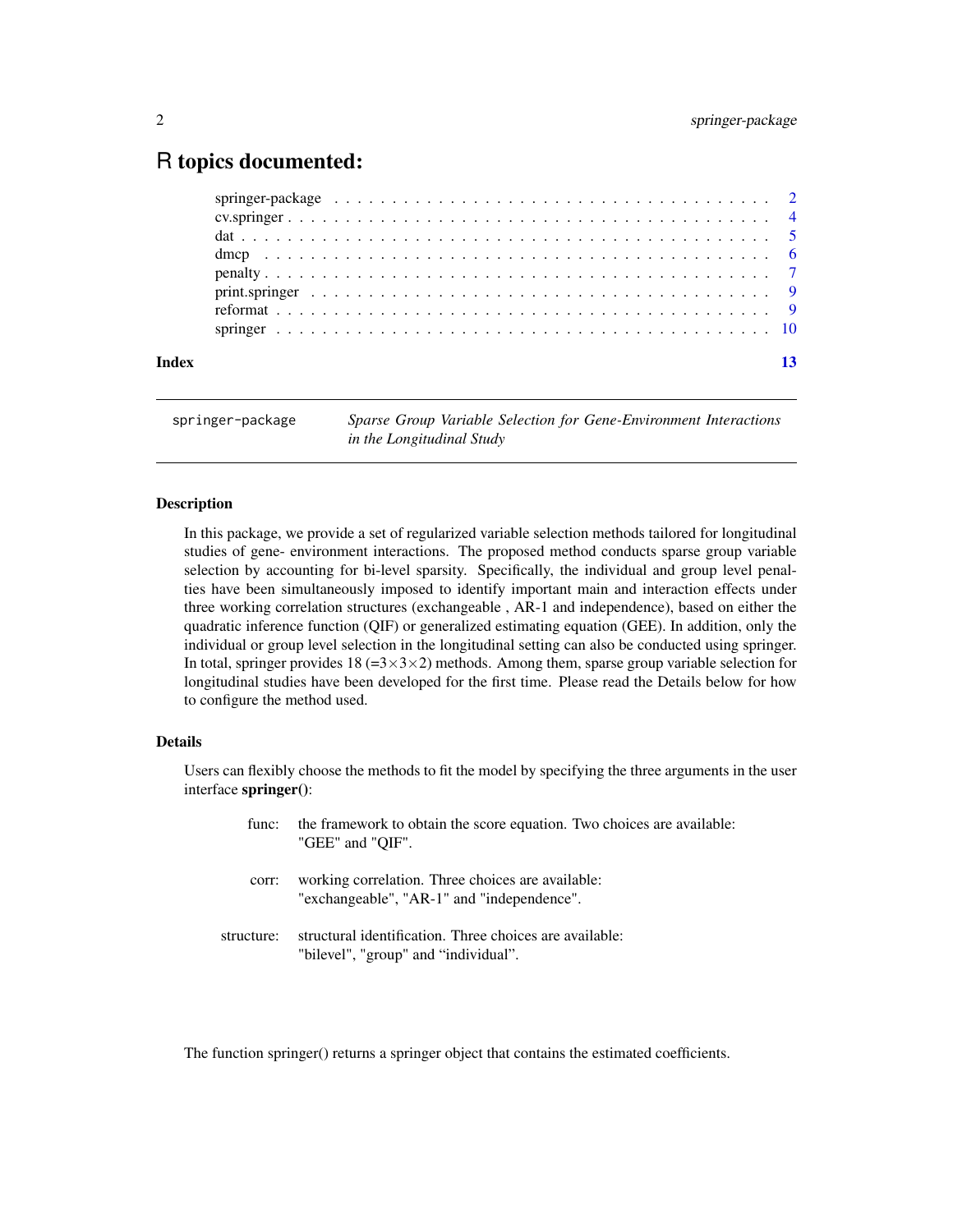#### <span id="page-2-0"></span>References

Zhou, F., Lu, X., Ren, J., Fan, K., Ma, S. and Wu, C. (2021+). Sparse Group Variable Selection for Gene-Environment Interactions in the Longitudinal Study. *arXiv preprints arXiv:2107.08533*

Zhou, F., Ren, J., Lu, X., Ma, S. and Wu, C. (2021). Gene–Environment Interaction: a Variable Selection Perspective. *Epistasis: Methods and Protocols, Springer US* doi: [10.1007/97810716-](https://doi.org/10.1007/978-1-0716-0947-7_13) [09477\\_13](https://doi.org/10.1007/978-1-0716-0947-7_13)

Zhou, F., Ren, J., Li, G., Jiang, Y., Li, X., Wang, W. and Wu, C. (2019). Penalized Variable Selection for Lipid–Environment Interactions in a Longitudinal Lipidomics Study. *Genes*, 10(12), 1002 doi: [10.3390/genes10121002](https://doi.org/10.3390/genes10121002)

Zhou, F., Ren, J., Li, X., Wu, C. and Jiang, Y. (2019) interep: Interaction Analysis of Repeated Measure Data. R package version 0.3.1. <https://CRAN.R-project.org/package=interep>

Ren, J., Du, Y., Li, S., Ma, S., Jiang, Y. and Wu, C. (2019). Robust network-based regularization and variable selection for high-dimensional genomic data in cancer prognosis. *Genetic epidemiology*, 43(3), 276-291 doi: [10.1002/gepi.22194](https://doi.org/10.1002/gepi.22194)

Wu, C., Zhang, Q., Jiang, Y. and Ma, S. (2018). Robust network-based analysis of the associations between (epi) genetic measurements. *Journal of multivariate analysis*, 168, 119-130 doi: [10.1016/](https://doi.org/10.1016/j.jmva.2018.06.009) [j.jmva.2018.06.009](https://doi.org/10.1016/j.jmva.2018.06.009)

Wu, C., Jiang, Y., Ren, J., Cui, Y. and Ma, S. (2018). Dissecting gene-environment interactions: A penalized robust approach accounting for hierarchical structures. *Statistics in Medicine*, 37:437–456 doi: [10.1002/sim.7518](https://doi.org/10.1002/sim.7518)

Wu, C., Zhong, P.S. and Cui, Y. (2018). Additive varying-coefficient model for nonlinear geneenvironment interactions. *Statistical Applications in Genetics and Molecular Biology*, 17(2) doi: [10.1](https://doi.org/10.1515/sagmb-2017-0008)515/ [sagmb20170008](https://doi.org/10.1515/sagmb-2017-0008)

Ren, J., He, T., Li, Y., Liu, S., Du, Y., Jiang, Y. and Wu, C. (2017). Network-based regularization for high dimensional SNP data in the case–control study of Type 2 diabetes. doi: [10.1186/s12863-](https://doi.org/10.1186/s12863-017-0495-5) [01704955](https://doi.org/10.1186/s12863-017-0495-5)*BMC genetics*, 18(1), 44

Wu, C., Shi, X., Cui, Y. and Ma, S. (2015). A penalized robust semiparametric approach for geneenvironment interactions. *Statistics in Medicine*, 34 (30): 4016–4030 doi: [10.1002/sim.6609](https://doi.org/10.1002/sim.6609)

Wu, C., Cui, Y., and Ma, S. (2014). Integrative analysis of gene–environment interactions under a multi–response partially linear varying coefficient model. *Statistics in Medicine*, 33(28), 4988–4998 doi: [10.1002/sim.6287](https://doi.org/10.1002/sim.6287)

Wu, C. and Cui, Y. (2014). Boosting signals in gene-based association studies via efficient SNP selection. *Briefings in bioinformatics*, 15(2), 279-291 doi: [10.1093/bib/bbs087](https://doi.org/10.1093/bib/bbs087)

Wu, C., Zhong, P.S. and Cui, Y. (2013). High dimensional variable selection for gene-environment interactions. *Technical Report. Michigan State University.*

#### See Also

[springer](#page-9-1)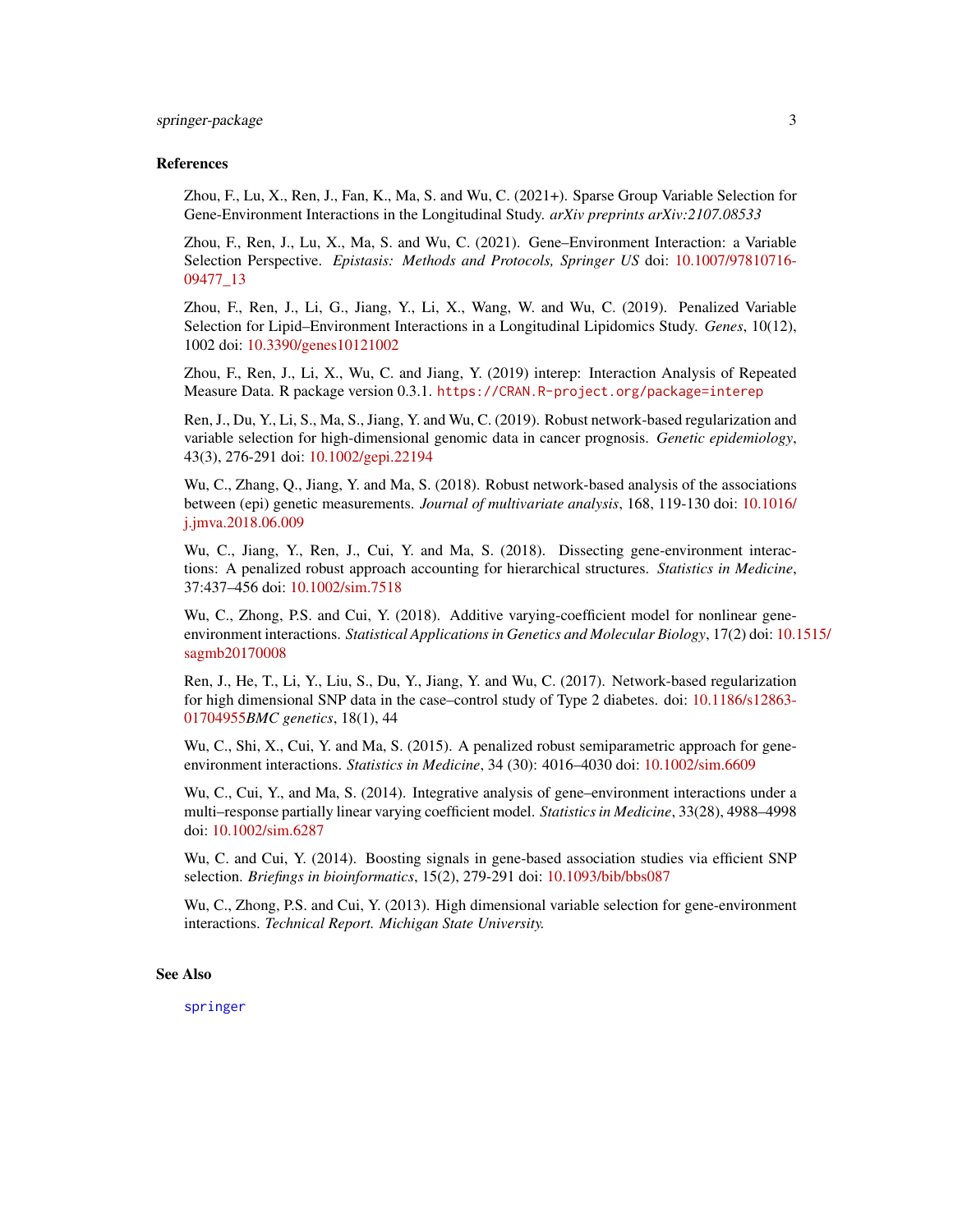#### Description

This function conducts k-fold cross-validation for springer and returns the optimal values of the tuning parameters.

#### Usage

```
cv.springer(
  clin = NULL,
  e,
  g,
  y,
  beta0,
  lambda1,
  lambda2,
  nfolds,
  func,
  corr,
  structure,
  maxits = 30,
  tol = 0.001
)
```

| clin    | a matrix of clinical covariates. The default value is NULL. Whether to include<br>the clinical covariates is decided by user.                                                                   |
|---------|-------------------------------------------------------------------------------------------------------------------------------------------------------------------------------------------------|
| e       | a matrix of environment factors.                                                                                                                                                                |
| g       | a matrix of genetic factors.                                                                                                                                                                    |
| У       | the longitudinal response.                                                                                                                                                                      |
| beta0   | the initial value for the coefficient vector.                                                                                                                                                   |
| lambda1 | a user-supplied sequence of $\lambda_1$ values, which serves as a tuning parameter for<br>the individual-level penalty.                                                                         |
| lambda2 | a user-supplied sequence of $\lambda_2$ values, which serves as a tuning parameter for<br>the group-level penalty.                                                                              |
| nfolds  | the number of folds for cross-validation.                                                                                                                                                       |
| func    | the framework to obtain the score equation. Two choices are available: "GEE"<br>and "QIF".                                                                                                      |
| corr    | the working correlation structure adopted in the estimation algorithm. The<br>springer provides three choices for the working correlation structure: exchange-<br>able, AR-1, and independence. |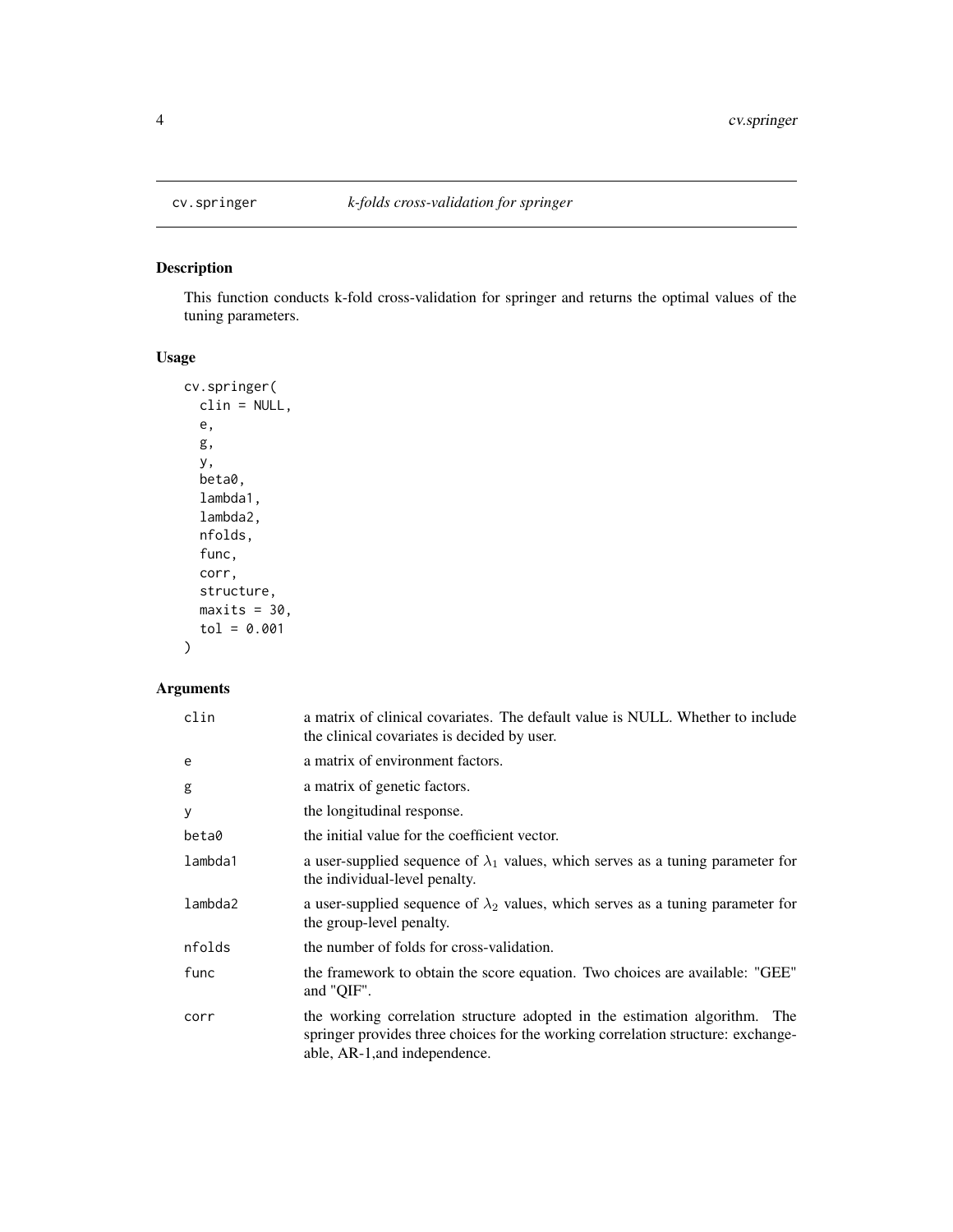<span id="page-4-0"></span>

| structure | Three choices are available for structured variable selection. "bilevel" for sparse-<br>group selection on both group-level and individual-level. "group" for selection<br>on group-level only. "individual" for selection on individual-level only. |
|-----------|------------------------------------------------------------------------------------------------------------------------------------------------------------------------------------------------------------------------------------------------------|
| maxits    | the maximum number of iterations that is used in the estimation algorithm. The<br>default value is 30.                                                                                                                                               |
| tol       | The tolerance level. Coefficients with absolute values that are smaller than the<br>tolerance level will be set to zero. The adhoc value can be chosen as 0.001.                                                                                     |

#### Details

For bi-level sparse group selection, cv.springer returns two optimal tuning parameters,  $\lambda_1$  and  $\lambda_2$ ; for group-level selection, this function returns the optimal  $\lambda_2$  with  $\lambda_1=0$ ; for individual-level selection, this function returns the optimal  $\lambda_1$  with  $\lambda_2=0$ .

#### Value

an object of class "cv.springer" is returned, with is a list with components below:

| $l$ am1    | the optimal $\lambda_1$ . |
|------------|---------------------------|
| $1$ am $2$ | the optimal $\lambda_2$ . |

<span id="page-4-1"></span>

dat *simulated data for demonstrating the usage of springer*

#### Description

Simulated gene expression data for demonstrating the usage of springer.

#### Usage

data("dat")

#### Format

The dat file consists of five components: e, g, y, clin and coeff. The coefficients are the true values of parameters used for generating Y.

#### Details

#### The data model for generating Y

Consider a longitudinal case study with n subjects and  $k_i$  measurements over time for the *i*th subject  $(i = 1, \ldots, n)$ . Let  $Y_{ij}$  be the response of the jth observation for the *i*th subject  $(i = 1, \ldots, n)$ ,  $j = 1, \ldots, k_i$ ),  $X_{ij} = (X_{ij1}, \ldots, X_{ijp})^\top$  be a *p*-dimensional vector of covariates denoting *p* genetic factors,  $E_{ij} = (E_{ij1},...,E_{ijq})^{\top}$  be a q-dimensional environmental factor and  $Clin_{ij} =$  $( Clin_{ij1}, ..., Clin_{ijt})^{\top}$  be a t-dimensional clinical factor. There is time dependence among measurements on the same subject, but we assume that the measurements between different subjects are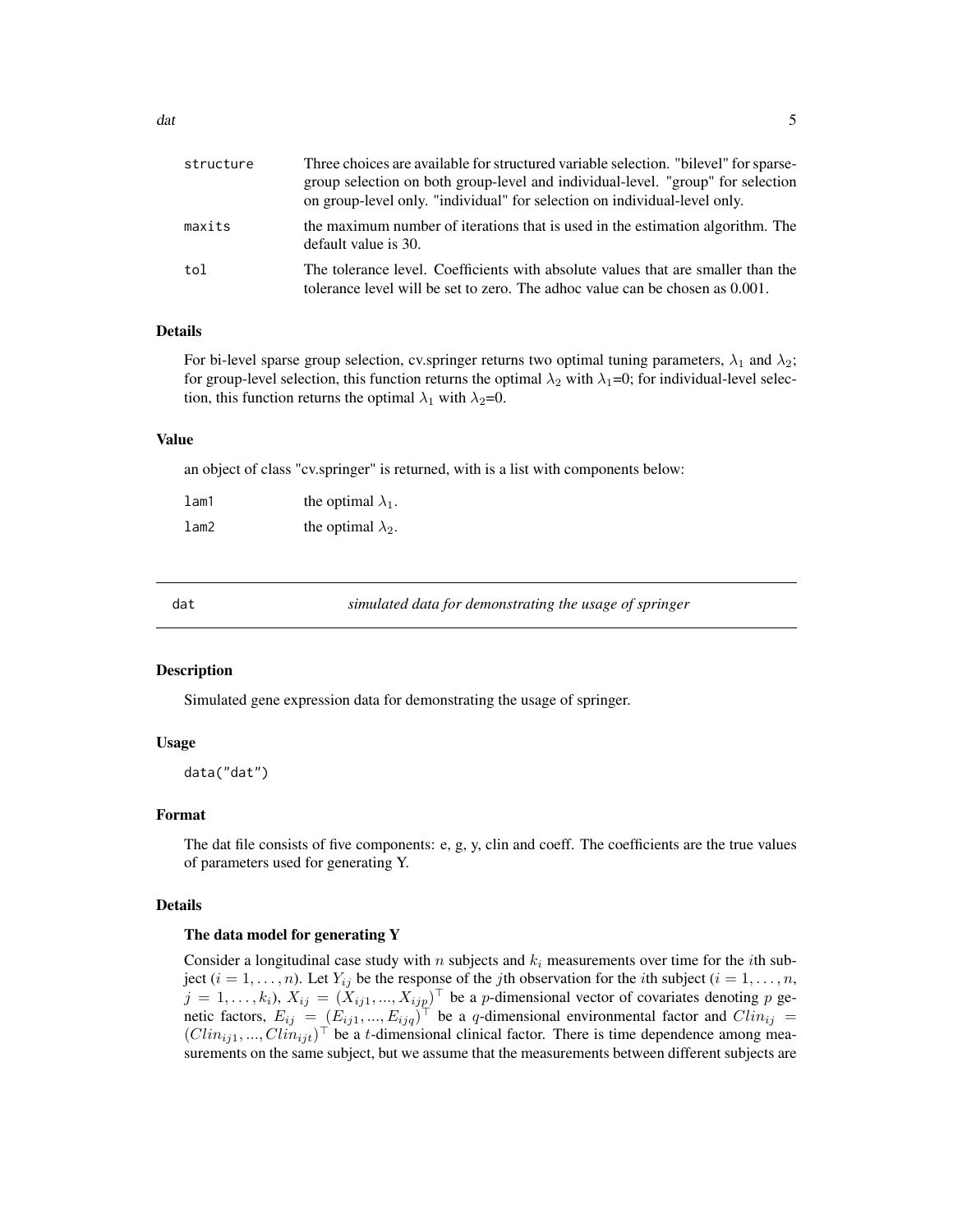<span id="page-5-0"></span>independent. The model we used for hierarchical variable selection for gene–environment interactions is given as:

$$
Y_{ij} = \alpha_0 + \sum_{m=1}^{t} \theta_m C l i n_{ijm} + \sum_{u=1}^{q} \alpha_u E_{iju} + \sum_{v=1}^{p} (\gamma_v X_{ijv} + \sum_{u=1}^{q} h_{uv} E_{iju} X_{ijv}) + \epsilon_{ij},
$$

where  $\alpha_0$  is the intercept and the marginal density of  $Y_{ij}$  belongs to a canonical exponential family defined in Liang and Zeger (1986). Define  $\eta_v = (\gamma_v, h_{1v}, ..., h_{qv})^\top$ , which is a vector of length q+1 and  $Z_{ijv} = (X_{ijv}, E_{ij1}X_{ijv},..., E_{ijq}X_{ijv})^\top$ , which contains the main genetic effect of the vth SNP from the jth measurement on the *i*th subject and its interactions with all the  $q$  environmental factors. The model can be written as:

$$
Y_{ij} = \alpha_0 + \sum_{m=1}^{t} \theta_m C lin_{ijm} + \sum_{u=1}^{q} \alpha_u E_{iju} + \sum_{v=1}^{p} \eta_v^{\top} Z_{ijv} + \epsilon_{ij},
$$

where  $Z_{ijv}$  is the vth genetic factor and its interactions with the q environment factors for the jth measurement on the *i*th subject, and  $\eta_v$  is the corresponding coefficient vector of length  $1 + q$ . The random error  $\epsilon_i = (\epsilon_{i1}, ..., \epsilon_{ik_i})^T$ , which is assumed to follow a multivariate normal distribution with  $\Sigma_i$  as the covariance matrix for the repeated measurements of the *ith* subject among the  $k_i$ time points.

#### See Also

[springer](#page-9-1)

dmcp *The first order derivative function of MCP (Minimax Concave Penalty)*

#### **Description**

The first order derivative function of MCP (Minimax Concave Penalty)

#### Usage

```
dmcp(theta, lambda, gamma = 3)
```

| theta  | a coefficient vector.                                                                                                 |
|--------|-----------------------------------------------------------------------------------------------------------------------|
| lambda | the tuning parameter.                                                                                                 |
| gamma  | the regularization parameter for MCP (Minimax Concave Penalty). It balances<br>the unbiasedness and concavity of MCP. |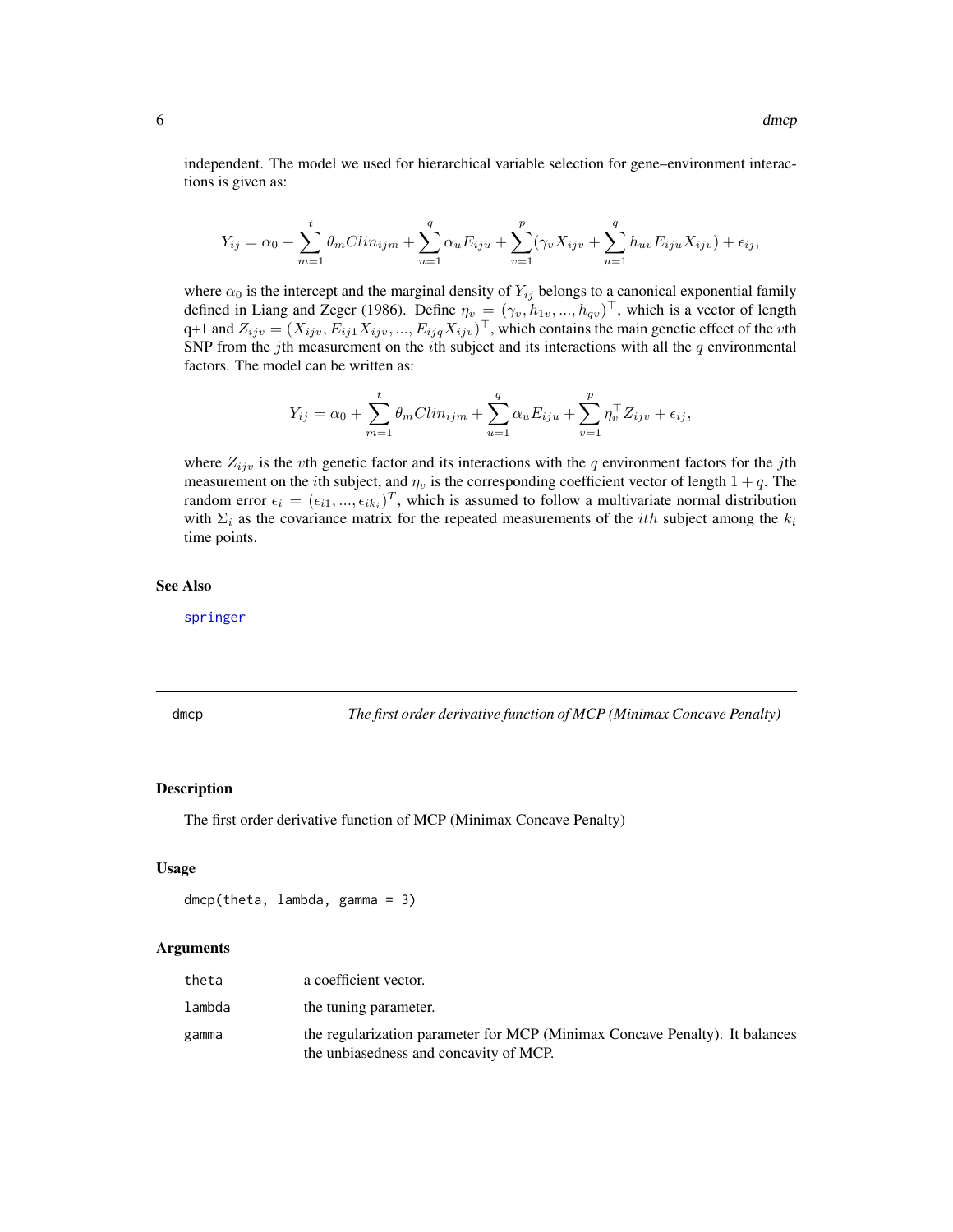#### <span id="page-6-0"></span>penalty and the contract of the contract of the contract of the contract of the contract of the contract of the contract of the contract of the contract of the contract of the contract of the contract of the contract of th

#### Details

The regularization parameter  $\gamma$  for MCP should be obtained via a data-driven approach in a rigorous way. Among the published studies, it is suggested to check several choices, such as 1.4, 3, 4.2, 5.8, 6.9, and 10, then fix the value. We examined this sequence in our study and found that the results are not sensitive to the choice of value for  $\gamma$ . Therefore, we set the value to 3. To be prudent, other values should also be examined in practice.

#### Value

the first order derivative of the MCP function.

#### References

Ren, J., Du, Y., Li, S., Ma, S., Jiang, Y. and Wu, C. (2019). Robust network-based regularization and variable selection for high-dimensional genomic data in cancer prognosis. doi: [10.1002/](https://doi.org/10.1002/gepi.22194) [gepi.22194](https://doi.org/10.1002/gepi.22194)*Genetic epidemiology*, 43(3), 276-291

Wu, C., Zhang, Q., Jiang, Y. and Ma, S. (2018). Robust network-based analysis of the associations between (epi) genetic measurements. doi: [10.1016/j.jmva.2018.06.009](https://doi.org/10.1016/j.jmva.2018.06.009)*Journal of multivariate analysis*, 168, 119-130

Ren, J., He, T., Li, Y., Liu, S., Du, Y., Jiang, Y. and Wu, C. (2017). Network-based regularization for high dimensional SNP data in the case–control study of Type 2 diabetes. doi: [10.1186/s12863-](https://doi.org/10.1186/s12863-017-0495-5) [01704955](https://doi.org/10.1186/s12863-017-0495-5)*BMC genetics*, 18(1), 44

#### Examples

theta=runif $(30, -4, 4)$ lambda=1 dmcp(theta, lambda, gamma=3)

penalty *This function provides the penalty functions. Users can choose one of the three penalties: sparse group MCP, group MCP and MCP.*

#### **Description**

This function provides the penalty functions. Users can choose one of the three penalties: sparse group MCP, group MCP and MCP.

#### Usage

penalty(x, n, t, p, q, beta, lam1, structure, p1, lam2)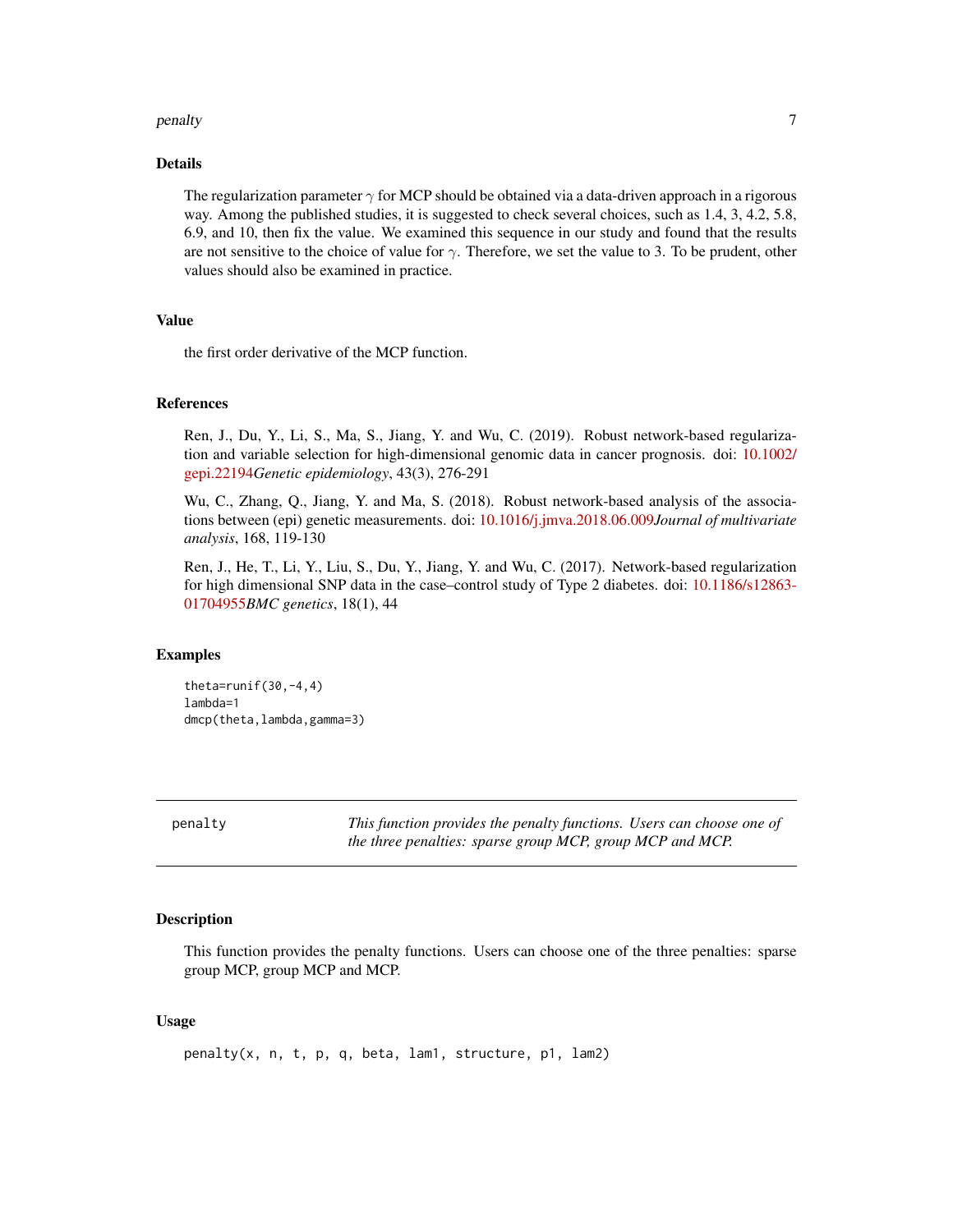#### Arguments

| $\times$   | the matrix of predictors, consisting of the clinical covariates, environmental fac-<br>tors, genetic factors and gene-environment interactions.                                                                                                      |
|------------|------------------------------------------------------------------------------------------------------------------------------------------------------------------------------------------------------------------------------------------------------|
| n          | the sample size.                                                                                                                                                                                                                                     |
| t          | the number of clinical covariates.                                                                                                                                                                                                                   |
| p          | the number of predictors, which consists of the clinical covariates, environmen-<br>tal factors, genetic factors and gene-environment interactions.                                                                                                  |
| q          | the number of environment factors.                                                                                                                                                                                                                   |
| beta       | the coefficient vector.                                                                                                                                                                                                                              |
| $l$ am $1$ | the tuning parameter $\lambda_1$ for individual-level penalty.                                                                                                                                                                                       |
| structure  | Three choices are available for structured variable selection. "bilevel" for sparse-<br>group selection on both group-level and individual-level. "group" for selection<br>on group-level only. "individual" for selection on individual-level only. |
| p1         | the number of genetic factors.                                                                                                                                                                                                                       |
| lam2       | the tuning parameter $\lambda_2$ for group-level penalty.                                                                                                                                                                                            |

#### Details

When structure="bilevel", sparse group MCP is adopted and variable selection for longitudinal data including both genetic main effects and gene-environment interactions will be conducted on both individual and group levels (bi-level selection):

- Group-level selection: If the vth genetic factor has any effect at all (associated with the response or not) can be determined by whether  $||\eta_v||_2 = 0$ .
- Individual-level selection: whether the vth genetic variant has main effect,  $G \times E$  interaction or both can be determined by the nonzero componet.

If structure="group", group MCP will be used and only group-level selection will be conducted on  $||\eta_v||_2$ ; if structure="individual", MCP will be adopted and only individual-level selection will be conducted on each  $\eta_{vu}$ ,  $(u = 1, \ldots, q)$ .

The minimax concave penalty (MCP) is adopted as the baseline penalty function in the springer package. Methods based on other popular choices, such as SCAD and LASSO, will be examined in the future.

#### Value

H the penalty function.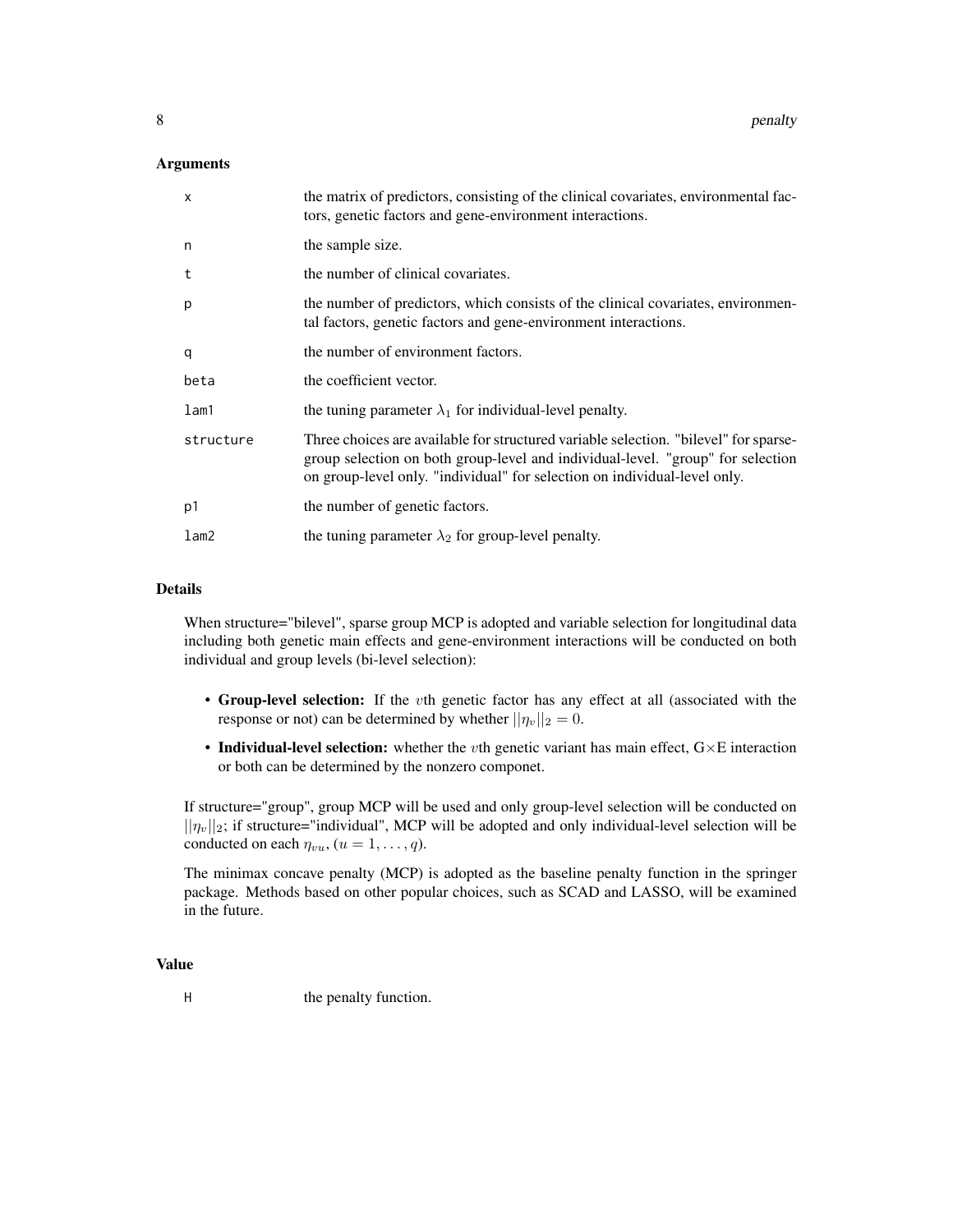<span id="page-8-0"></span>print.springer *print a springer result*

#### Description

Print a springer result

#### Usage

```
## S3 method for class 'springer'
print(x, digits = max(3, getOption("digits") - 3), ...)
```
#### Arguments

| х      | springer result                 |
|--------|---------------------------------|
| digits | significant digits in printout. |
| .      | other print arguments           |

#### See Also

[springer](#page-9-1)

| reformat | This function changes the format of the longitudinal data from wide |
|----------|---------------------------------------------------------------------|
|          | format to long format                                               |

#### Description

This function changes the format of the longitudinal data from wide format to long format

#### Usage

reformat(k, y, x)

| k | the number of repeated measurements/time points.                                   |
|---|------------------------------------------------------------------------------------|
|   | the longitudinal response.                                                         |
|   | a matrix of predictors, consisting of clinical covariates, genetic and environment |
|   | factors, as well as gene-environment interactions.                                 |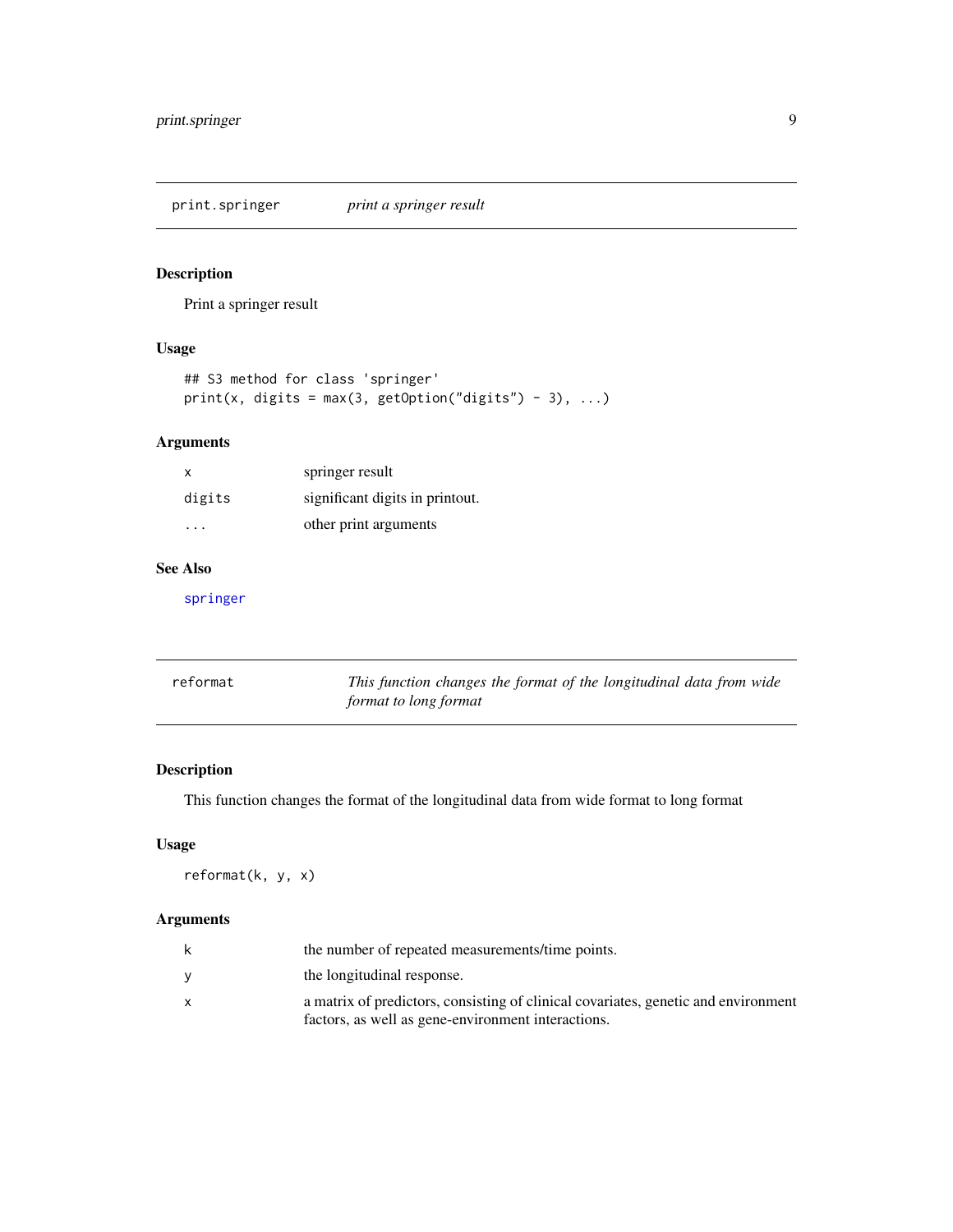<span id="page-9-1"></span><span id="page-9-0"></span>

#### Description

This function performs penalized variable selection for longitudinal data based on generalized estimating equation (GEE) or quadratic inference functions (QIF) with a given value of lambda. Typical usage is to first obtain the optimal lambda using cross validation, then provide it to the springer function.

#### Usage

```
springer(
 clin = NULL,
 e,
 g,
 y,
 beta0,
 func,
 corr,
 structure,
 lam1,
 lam2,
 maxits = 30,
  tol = 0.001
)
```

| clin      | a matrix of clinical covariates. The default value is NULL. Whether to include<br>the clinical covariates is decided by user.                                                                                                                        |
|-----------|------------------------------------------------------------------------------------------------------------------------------------------------------------------------------------------------------------------------------------------------------|
| e         | a matrix of environment factors.                                                                                                                                                                                                                     |
| g         | a matrix of genetic factors.                                                                                                                                                                                                                         |
| У         | the longitudinal response.                                                                                                                                                                                                                           |
| beta0     | the initial coefficient vector                                                                                                                                                                                                                       |
| func      | the framework to obtain the score equation. Two choices are available: "GEE"<br>and "QIF".                                                                                                                                                           |
| corr      | the working correlation structure adopted in the estimation algorithm. The<br>springer provides three choices for the working correlation structure: exchange-<br>able, AR-1, and independence.                                                      |
| structure | Three choices are available for structured variable selection. "bilevel" for sparse-<br>group selection on both group-level and individual-level. "group" for selection<br>on group-level only. "individual" for selection on individual-level only. |
| lam1      | the tuning parameter $\lambda_1$ for individual-level penalty applied to genetic factors.                                                                                                                                                            |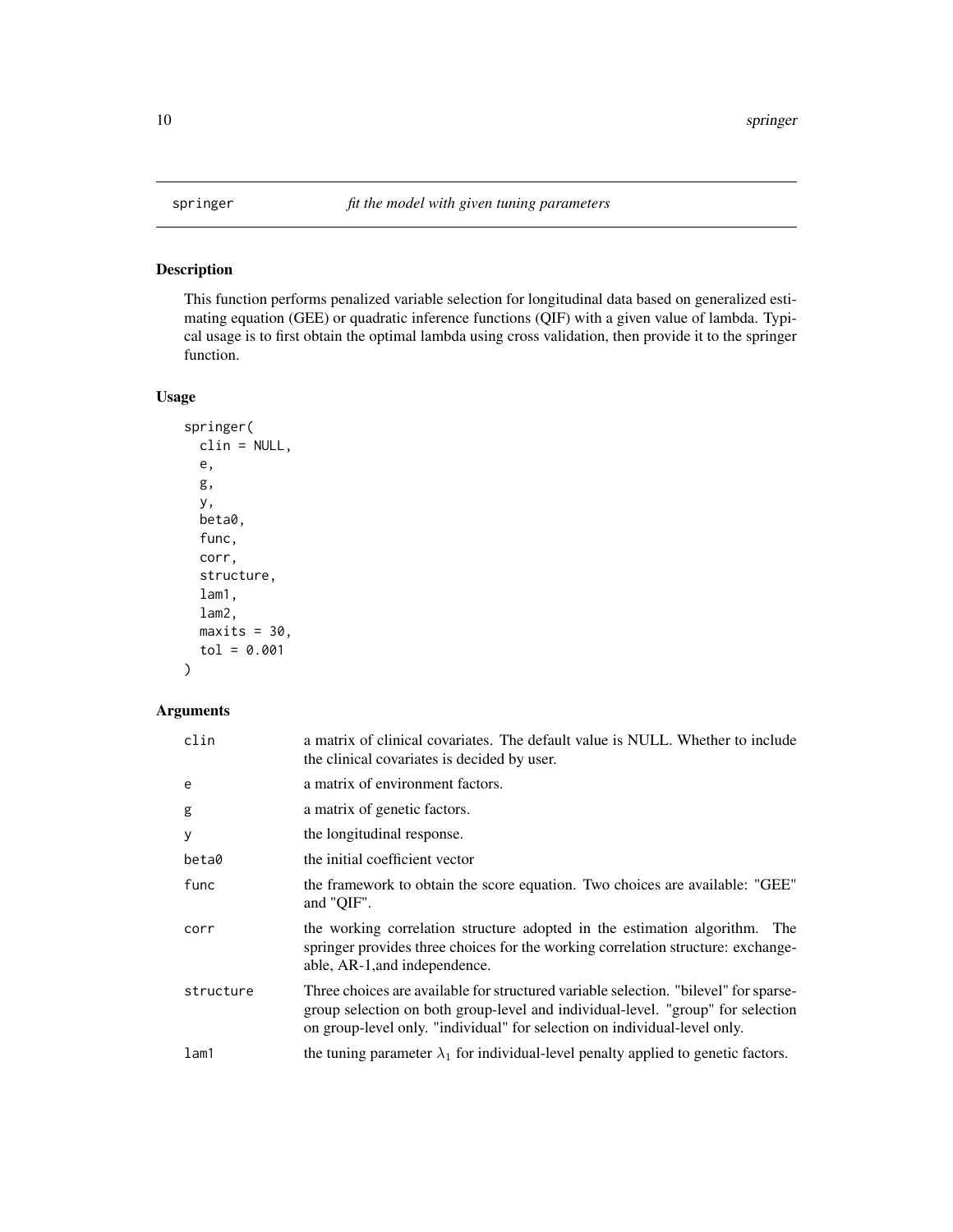#### <span id="page-10-0"></span>springer that the set of the set of the set of the set of the set of the set of the set of the set of the set of the set of the set of the set of the set of the set of the set of the set of the set of the set of the set of

| lam2   | the tuning parameter $\lambda_2$ for group-level penalty applied to gene-environment<br>interactions.                                                            |
|--------|------------------------------------------------------------------------------------------------------------------------------------------------------------------|
| maxits | the maximum number of iterations that is used in the estimation algorithm. The<br>default value is 30.                                                           |
| tol    | The tolerance level. Coefficients with absolute values that are smaller than the<br>tolerance level will be set to zero. The adhoc value can be chosen as 0.001. |

#### Details

Look back to the data model described in "[dat](#page-4-1)":

$$
Y_{ij} = \alpha_0 + \sum_{m=1}^{t} \theta_m C \lim_{ijm} + \sum_{u=1}^{q} \alpha_u E_{iju} + \sum_{v=1}^{p} \eta_v^{\top} Z_{ijv} + \epsilon_{ij},
$$

where  $Z_{ijv}$  contains the vth genetic main factor and its interactions with the q environment factors for the jth measurement on the *i*th subject and  $\eta_v$  is the corresponding coefficient vector of length  $1 + q$ .

When structure="bilevel", variable selection for genetic main effects and gene-environment interactions under the longitudinal response will be conducted on both individual and group levels (bi-level selection):

- Group-level selection: by determining whether  $||\eta_v||_2 = 0$ , we can know if the *v*th genetic variant has any effect at all.
- Individual-level selection: investigate whether the vth genetic variant has main effect,  $G \times E$ interaction or both, by determining which components in  $\eta_v$  has non-zero values.

If structure="group", only group-level selection will be conducted on  $||\eta_v||_2$ ; if structure="individual", only individual-level selection will be conducted on each  $\eta_{vu}$ ,  $(u = 1, \ldots, q)$ .

This function also provides choices for the framework that is used. If func="QIF", variable selection will be conducted within the quadratic inference functions framework; if func="GEE", variable selection will be conducted within the generalized estimating equation framework.

There are three options for the choice of the working correlation. If corr="exchangeable", the exchangeable working correlation will be applied; if corr="AR-1", the AR-1 working correlation will be adopted; if corr="independence", the independence working correlation will be used. Please check the references for more details.

#### Value

coef the coefficient vector.

#### Examples

```
data("dat")
##load the clinical covariates, environment factors, genetic factors and response from the
##"dat" file
clin=dat$clin
if(is.null(clin)){t=0} else{t=dim(clin)[2]}
e=dat$e
u=dim(e)[2]
```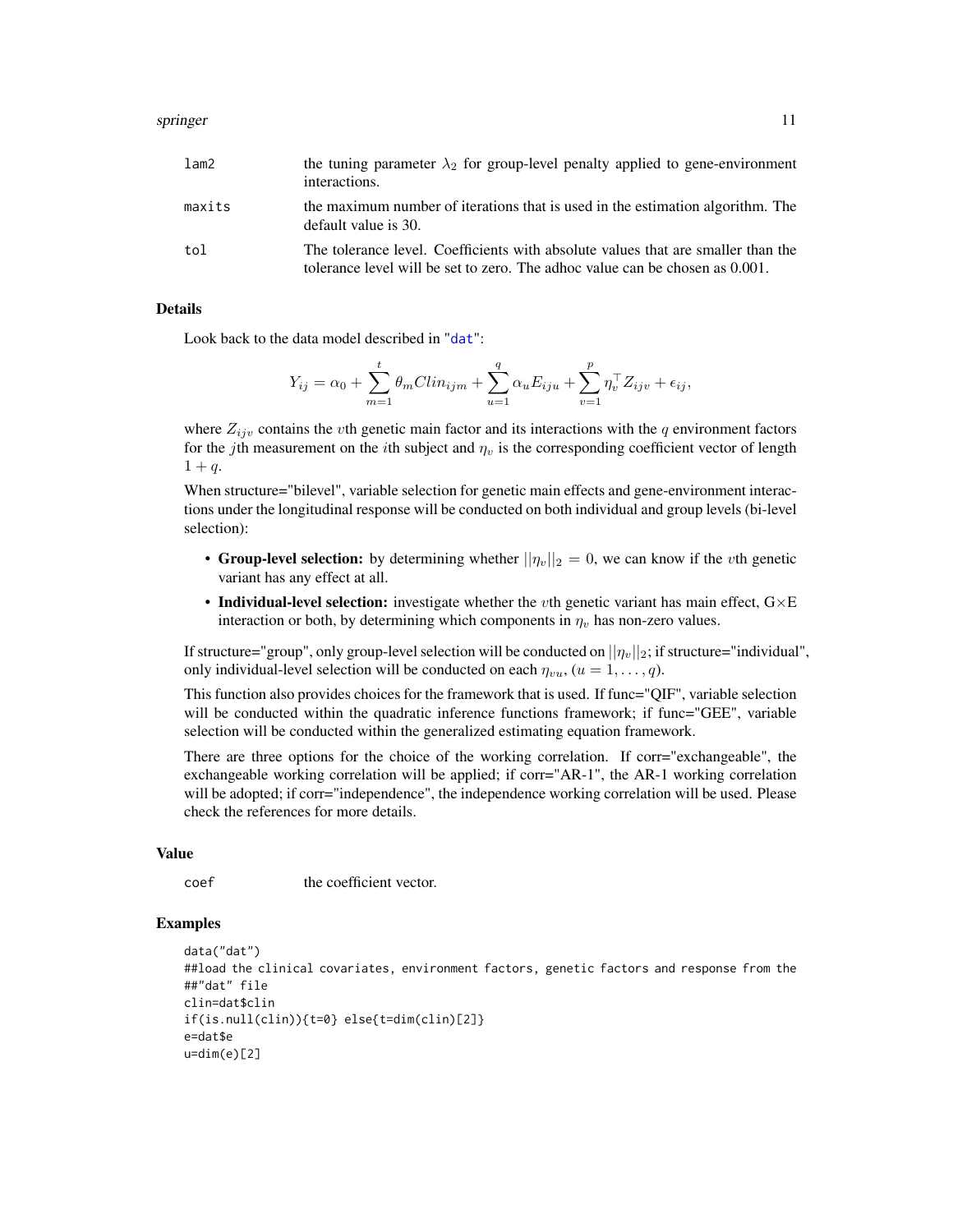```
g=dat$g
y=dat$y
##initial coefficient
beta0=dat$coef
##true nonzero coefficients
index=dat$index
beta = springer(clin=clin, e, g, y,beta0,func="GEE",corr="independence",structure="bilevel",
lam1=dat$lam1, lam2=dat$lam2,maxits=30,tol=0.01)
##only focus on the genetic main effects and gene-environment interactions
beta[1:(1+t+u)]=0
##effects that have nonzero coefficients
pos = which(beta != 0)##true positive and false positive
tp = length(intersect(index, pos))
fp = length(pos) - tplist(tp=tp, fp=fp)
```